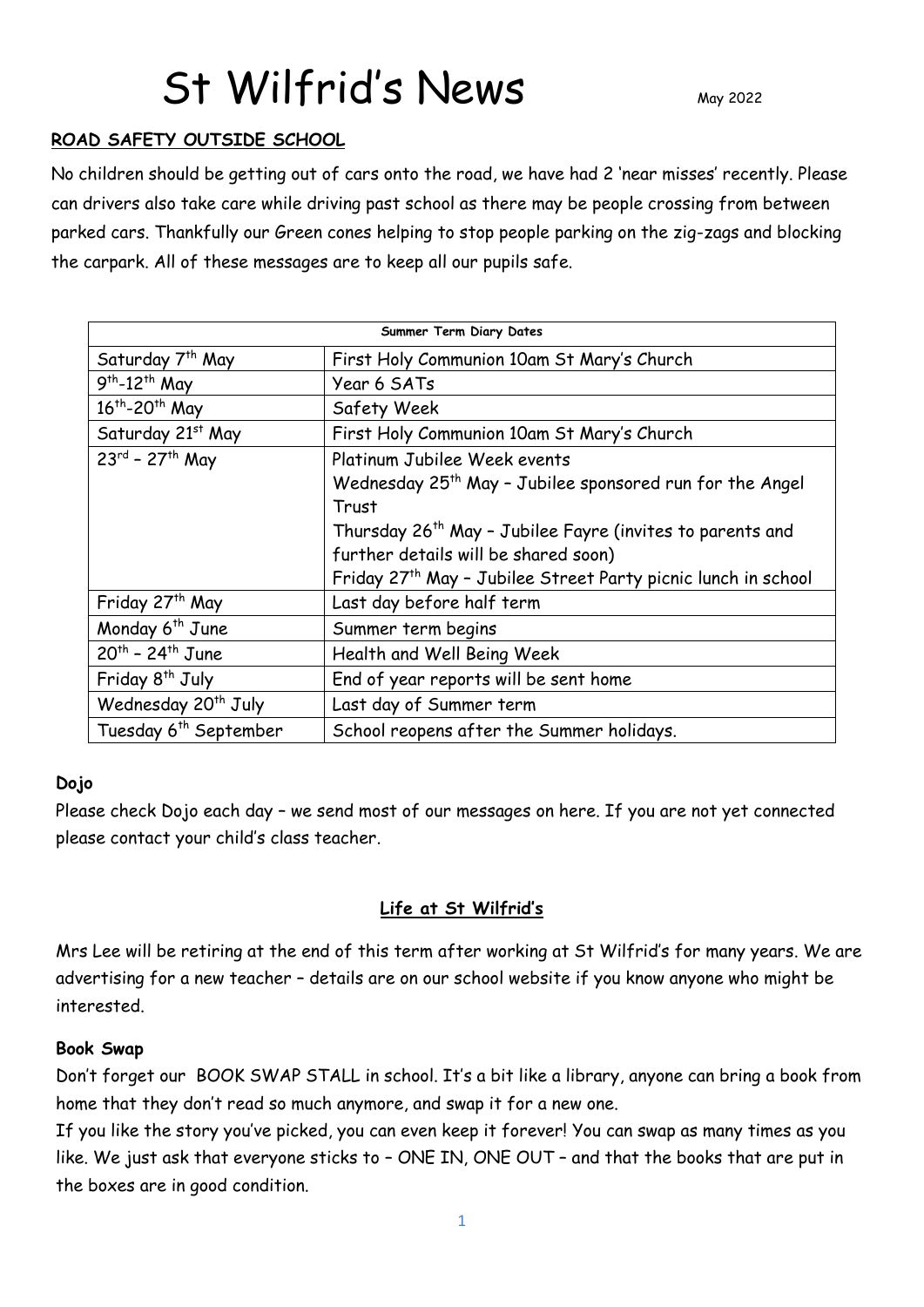# St Wilfrid's News

Book Swap can be found in the corner of the hall, outside Mrs Kinsey's 'office' area. There are picture books, chunky books, fact books and comics to swap.

# **Jubilee Jigsaw**

All schools in Bishop Hogarth Trust decorated some giant jigsaw pieces to commemorate the Queens Jubilee. We went to Our lady And St Bede's School in Stockton to put the whole jigsaw together. It was great to see all 35 Trust schools represented.







#### **First Steps**

This week the children in First Steps have enjoyed being outside! We have planted our strawberry plants and we are watering them hoping we get a delicious crop later in the summer.

We have also had Daisy Arts project working with nursery. The children have been learning about life cycles and making leaves for the caterpillars we will make this week.

First Steps also enjoyed their first music session with Durham music service, it was fantastic! We're looking forward to our weekly sessions!





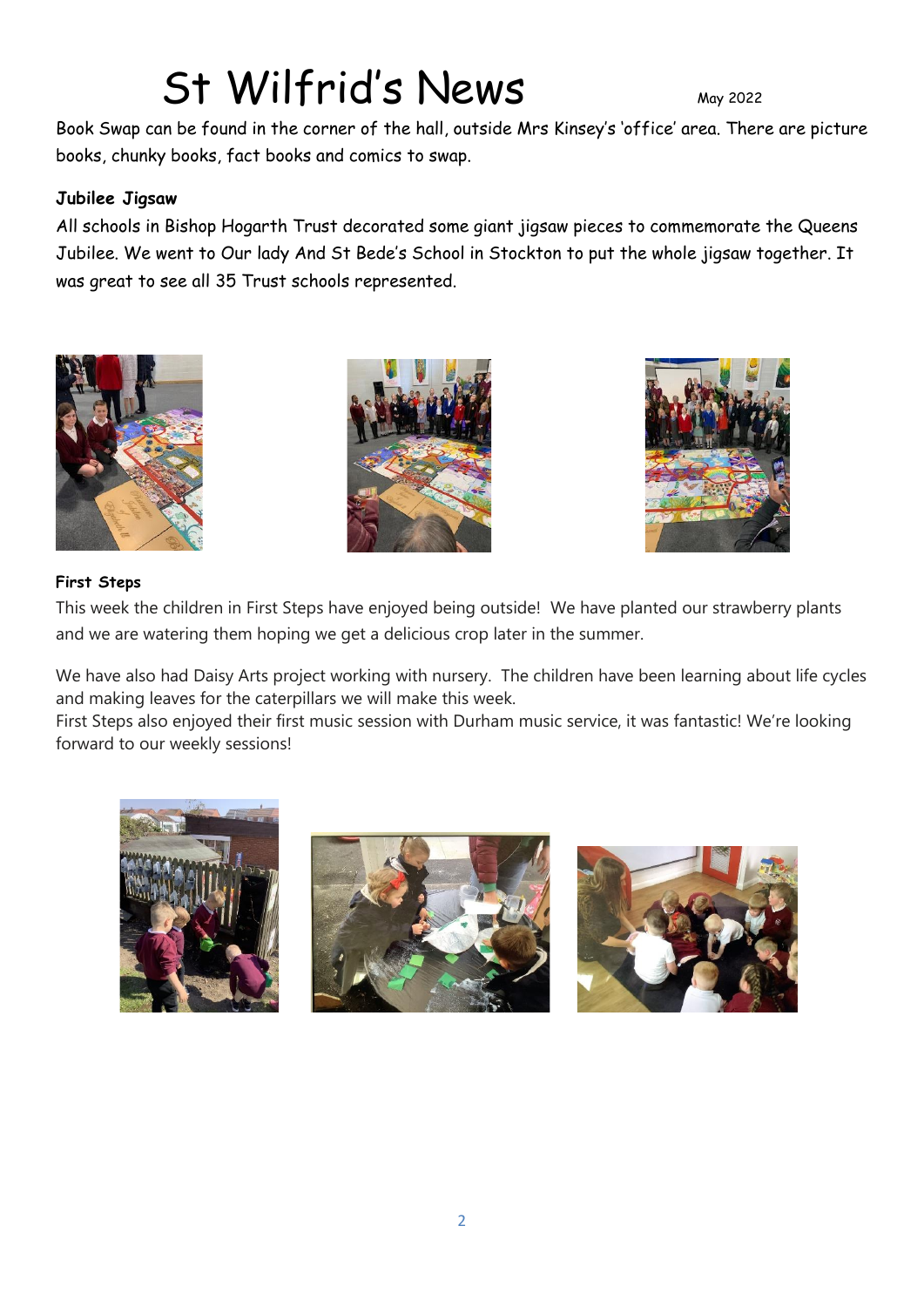# St Wilfrid's News May 2022

# **Year 1**

For our plants topic we have learned about the parts of a plant and have planted beans and sunflowers. We are going to observe the bean seeds and see which table can grow the biggest sunflower.

In English we have tasted the fruit from Handa's surprise and this also linked to our topic on healthy eating when we have talked about healthy food.



# **Year 2**

This half term, Year 2 are working with Jane from Daisy Arts, a fantastic local community Arts organisation. In the first session, Year 2 had to think about some of the living things that they might find in their garden. They then started to plan and create their own amazing gardenscapes using different mediums. Everyone did a brilliant job presenting their work too!



# **Year 3**

Year 3 visited Auckland Castle before the Easter holidays as part of our UK legends topic. We found out about our local legend - The Pollards Boar and used clay to create amazing castle pen pots. We'll be painting the pots and bringing them home in the next few days. We had a great adventure, discovering the amazing rooms in the castle too, including the dining room, surrounded by the famous Zurbaran paintings. A fantastic school visit that we all enjoyed!





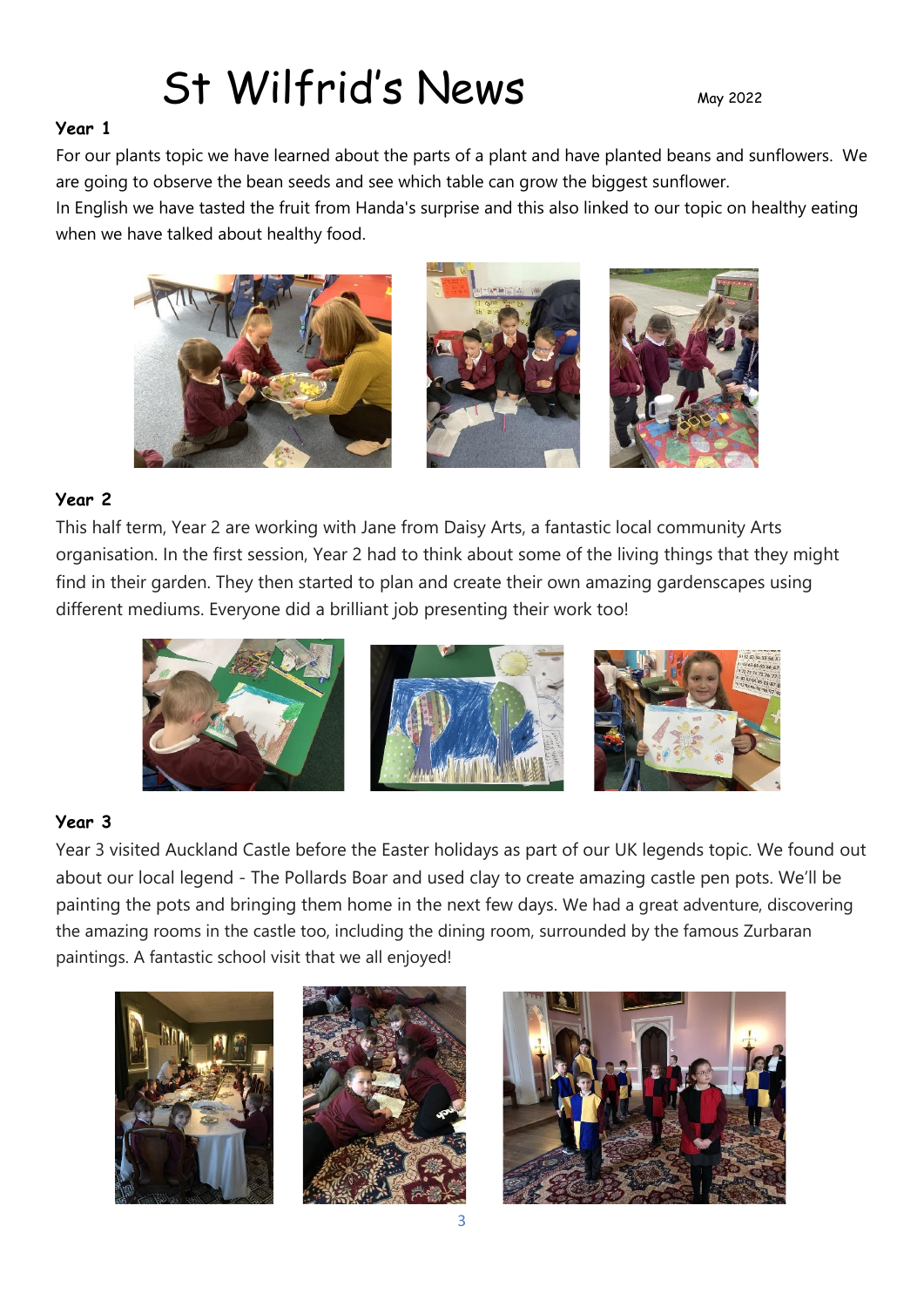# St Wilfrid's News May 2022

#### **Year 4**

As part of their Roman studies, Year 4 had a visit to Binchester. They got to explore, dress up like Romans and handle lots of artefacts.



# **Year 5**

Year 5 welcomed members of staff from Bowes Museum into class on Tuesday. We were lucky enough to be asked to take part in an Art activity which will be displayed at Bowes Museum. For the Queen's Platinum Jubilee, Bowes Museum are creating a large exhibit to her 70 years on the throne. Year 5 each drew a flag using different colouring techniques which will be used to create a large mosaic. This mosaic will be displayed at Bowes Museum from 8th May. Year 5 did an excellent job, well done!



#### **Year 6**

Year 6 have been working really hard preparing for their SATs tests which begin on Monday next week. Please keep them in your thoughts and pray for nice weather so we can celebrate with a relaxing day on Friday when they are all done.

Swimming lessons will begin the following week (18th) each Wednesday morning at St. John's.

#### **Jubilee Week**

In the last week of this half term we have some plans to help celebrate the Queens Jubilee. The Angel Trust have asked us to take part in a Sponsored Jubilee Run to help raise funds for their charity - this will take place on **Wednesday 25th May**, it'll be in school and details about fundraising will be sent home next week.

On **Thursday 26 th May** we are planning on holding a Jubilee Summer Fayre – stalls to win and buy things aswell as fun activities (weather permitting on the school field) – friends and family will be welcome to come along.